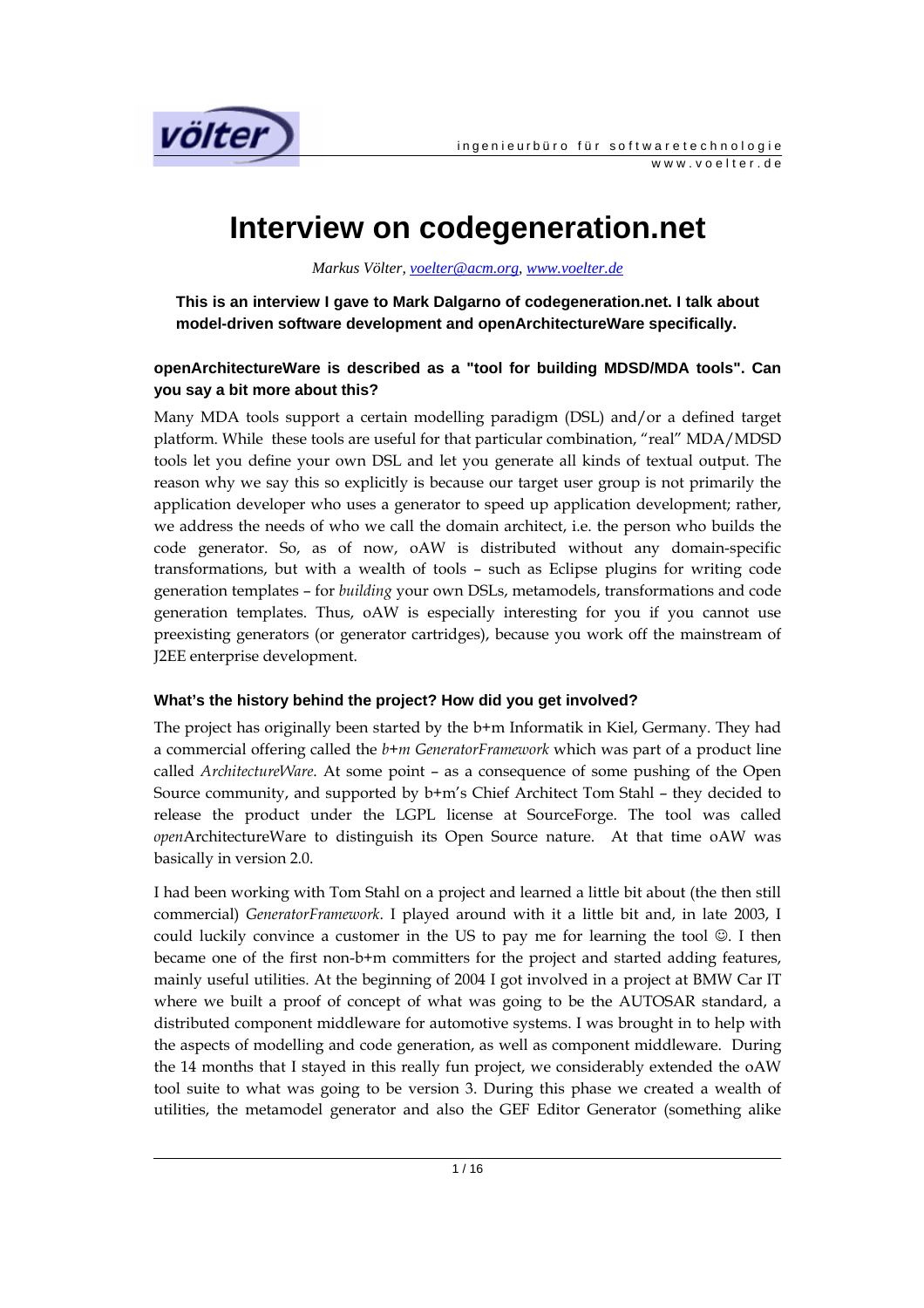

GMF, now discontinued because of GMF). During this phase we also improved the documentation a bit, and the exampleWorkspace was made available.

In February 2005, the group of oAW developers (you can meet the team at http://openarchitectureware.org/staticpages/index.php/team) got together to discuss the future of the project. We came up with really big plans of what version 4 would look like – and then, nothing much happened for a long time. In the last 4 months of 2005 the project took up pace, mainly due to Sven Efftinge, who rewrote the whole thing from scratch. A new version of the Xpand template language was created, including much better Eclipse integration, a workflow engine to control the generation process was added and many other important and useful new features have been implemented. In the beginning of 2006 we started out documentation initiative that resulted in about 250 pages of really good docs for what was now openArchitectureWare 4.0. We releases RC1 on (I think) Feb 1, 2006. 4.0 Final should be out by the time this article is published. My role in version 4 is mainly release manager, tester, doc writer and I have also contributed certain parts to the framework, e.g. the integration with ATL and OSLO, as well as the Recipe framework.

#### **What's your background, and why do you have an interest in code generation?**

I have been working in middleware and software architecture for a while, at that time maily in the enterprise world, in mid-size to relatively large projects (~100 developers). There were two things that annoyed me: one was that when using typical middleware platforms, you had to do all kinds of things in many places of your system to make it run correctly. There was no "big picture", and it was a lot of work to do. Automating some of these tedious tasks based on "system models" seemed like a good idea. The other thing that made me think was the challenge of how to make sure an architecture could be implemented consistently in large teams with varying levels of developer competence and motiviation. And again, for me the solution is to "implement architecture" in the form of architecture metamodels, DSLs and generators. So these two forces both pushed me into the same direction – which is what we call architecture-centric model-driven software development. It is called "architecture centric", because first and foremost we try to consolidate, formalize and automate the architecture of systems (or system families).

#### **What is a typical use case for oAW? What technical steps are required from start to finish?**

Whenever you want to build a domain architecture (i.e. model-driven support for a given application domain) there's always roughly the same set of steps you have to go through. This is also largely independent of the tool you're using. So I will describe this generic process, using the oAW tooling as an example. And although I describe the steps in a linear order, in practice you'll execute them in an iterative, incremental fashion!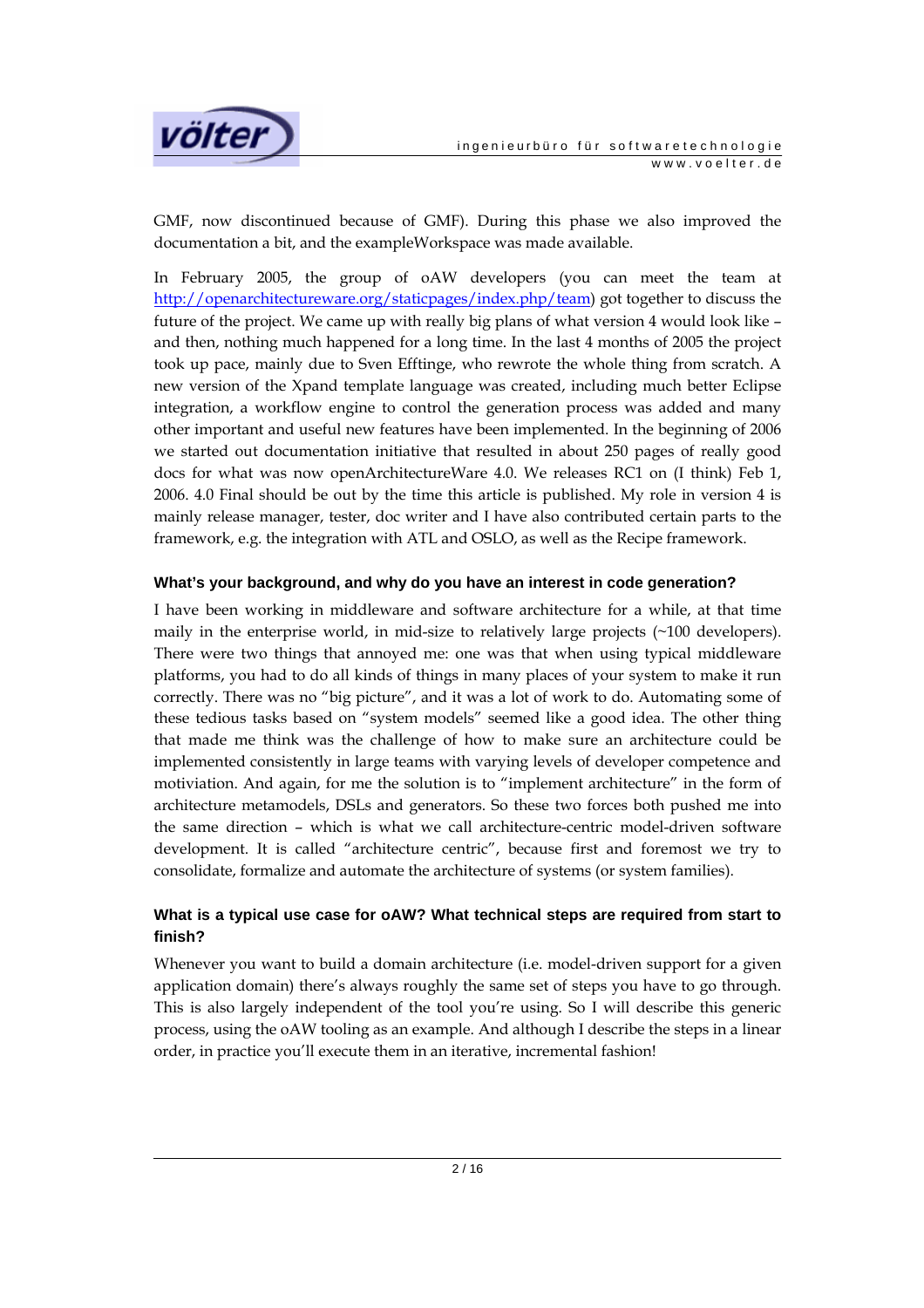

So, first you start by understanding the domain. If you don't know the domain for which you want to build a generator, you can't build one. You try to structure the domain, find rules and exceptions and you often start conceptualizing by writing down a glossary or some such. Then you formalize it even further into a metamodel, often still on the flipchart. Note that there's an interesting corrollary: the process of building a domain architecture actually helps you to understand the domain, and also helps you to structure it – since if it's unstructured, you can't build a (reasonable) domain architecture for it. Ok, so now you got the metamodel on a whiteboard. The next step is to make it tool usable. So you take a modelling tool (any of the UML tools supported by oAW or EMF, if you're in an EMF environment) and "draw" the metamodel. Using the respective oAW or EMF tooling, you generate implementation classes for the metamodel. You then feed these classes into openArchitectureWare. They are used at generator-runtime to hold the model as instances of the metaclasses.

The metamodel also includes constraints. So, in addition to defining the metaclasses, their properties and relationships, you also need to add constraints on how their instances can be combined into valid models. In oAW you write down the constraints either in our Checks language (which looks a lot like OCL and has nice, metamodel-sensitive editor support for Eclipse) or in "real" OCL using the OSLO plugins.

At this time, you will want to come up with an example model (or set of models, if you use separate models for the different viewpoints of a system). You can use UML, XML, textual notations, EMF instances, etc. for modelling – we support a wide variety of UML tools. You'll instantiate the model and see whether the constraint checks "catch" invalid models.

You can now go about writing transformations. There are two kinds of transformations. Model-to-Model and Model-To-Code. As of today, M2C is still way more important in MDSD, so I'll cover that first. For M2C transformation you use oAW's Xpand template language (for which I'll provide details further below). Again, it comes with a really nice Eclipse plugin for writing those. If you need additional properties or relationships in you metamodel that are not in the metamodel itself (because you might only need them for some of your templates) you can use our xTend language to add those to the metaclasses without touching the metaclasses themselves (much like the extension methods in C# 3.0).

In case you need M2M transformations you can go about this in at least three different ways: First of all, you can code the transformation in Java. If you have a set of nice libraries (as supplied with oAW 4 Classic) this is actually much more productive to do than you would expect. Alternatively, you can also use oAW's Wombat language. This is a small functional language for concisely specifying M2M transformations. Both of these approaches work with EMF based models as well as with what we call oAW Classic (using oAW 3's meta meta model and conventions). If you're in an EMF world, you can of course use all the transformation technologies available for EMF, including TEFKAT, MTF and ATL. For ATL we supply an integration with our workflow engine.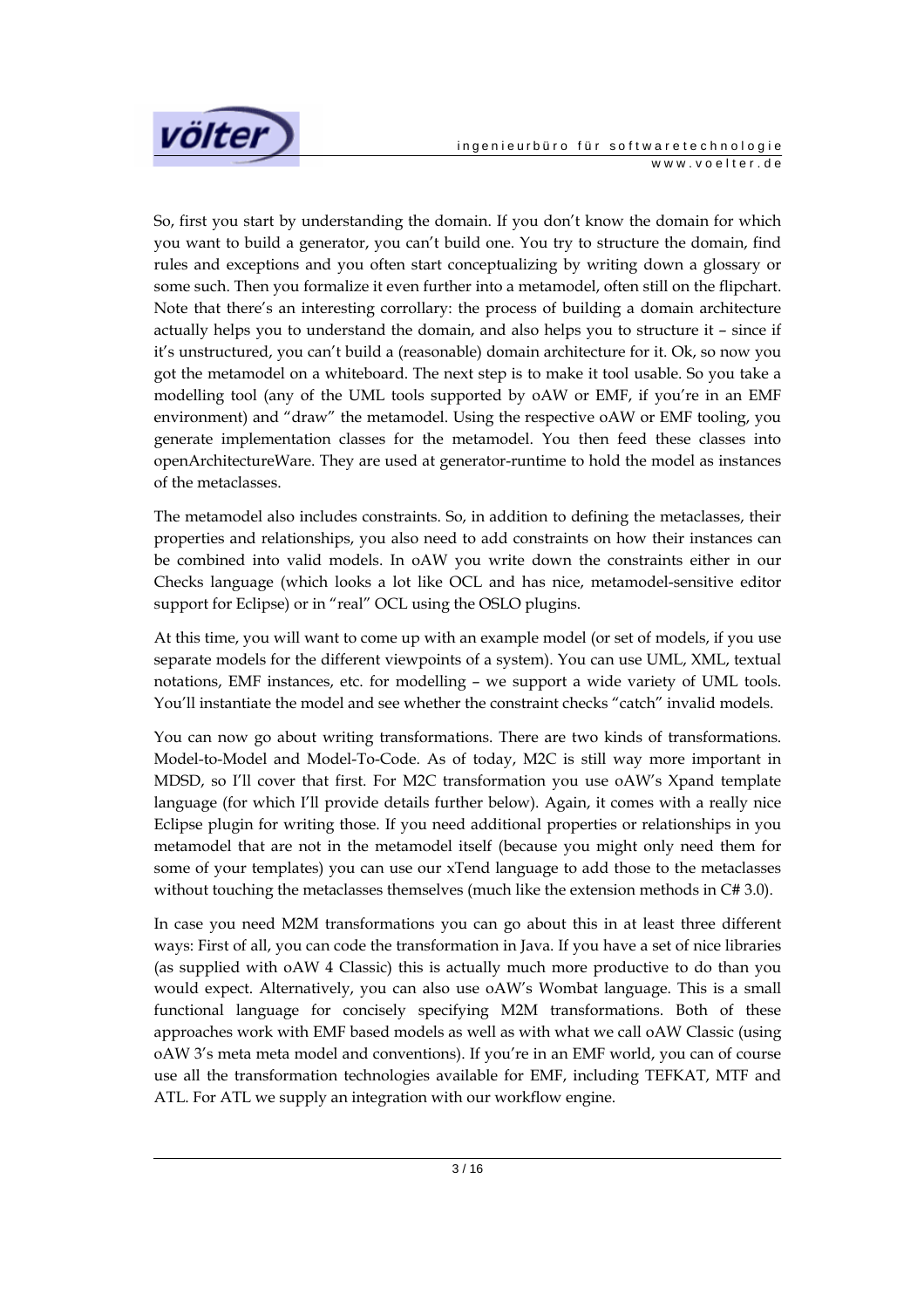

Ah, yes, I forgot: Of course you have to tie together model instantiation, constraint checking, model transformation and code generation. You do this by writing an XML file based on our (really simple) workflow schema. You can then run the workflow either from Eclipse (Run As... oAW Workflow) or from ant.

#### **How much effort is involved in building new generators?**

This is really hard to tell because it depends on so many factors, among them your understanding of the domain and the target architecture, your proficiency with oAW, the amount of change to the domain architecture over time etc. etc. In general, I typically give two numbers (and those exclude the time you'll need to get into oAW): The effort required to create a domain architecture in addition to manually developing a technical prototoype for your architecture is about 25%. So, if you want to build a generator for a system for which you'd normally build a technical prototype, then you'll need to calculate 25% more. And of course, if you use the domain architecture in subsequent (sub-)projects, the relative number is reduced. The second number I give is: if you don't see the benefits of using MDSD after 4 weeks into the project, something's wrong. So you have to make sure you're taking an incremental approach to MDSD so that at (more or less) any time the benefits are accessible to the project.

#### **How would you migrate to oAW from a legacy project?**

You mean from a project that has been developed without any model-driven stuff? Hm. Unlike AOP, where you can sometimes "retroffit" aspects to existing software, this does not work in the model-driven world. So, migrating to a model-driven approach requires that you re-develop some of the legacy system. You'll typically take only a part of the overall legacy system for your migration to model-driven development. That part should ideally be well understood, exhibit some degree of variability. Since the transition to MDSD can be considered some kind of reengineering (you formalize things, describe the structure and variabilities and automate some of the development) you want to be sure that the respective part of the legacy system is something that you'll use extensively in the future. Technically speaking, it is fairly easy to take existing code and "templatize" it. The question is, however, what's the point? If you take "bad" legacy code and create a generator that can (re-)create the same legacy code, you don't win much. So you'll always have to do some refactoring, and also, when defining the metamodel and DSL with which you describe the models, you have to make sure that you can express all the variabilities that you want to cover with the generator. You templates have to be adapted accordingly. And this is not *that trivial* anymore.

I mean, you have to consider why you would want to migrate a legacy system to a modeldriven development paradigm. Typically you want to do this because you want to evolve the system, so you want to improve the "evolvability" of the code, or it's internal structure. So the effort you have to invest to make it "model-driven" is probably well-spent, since helps you achieve those goals of improving the structure of the system.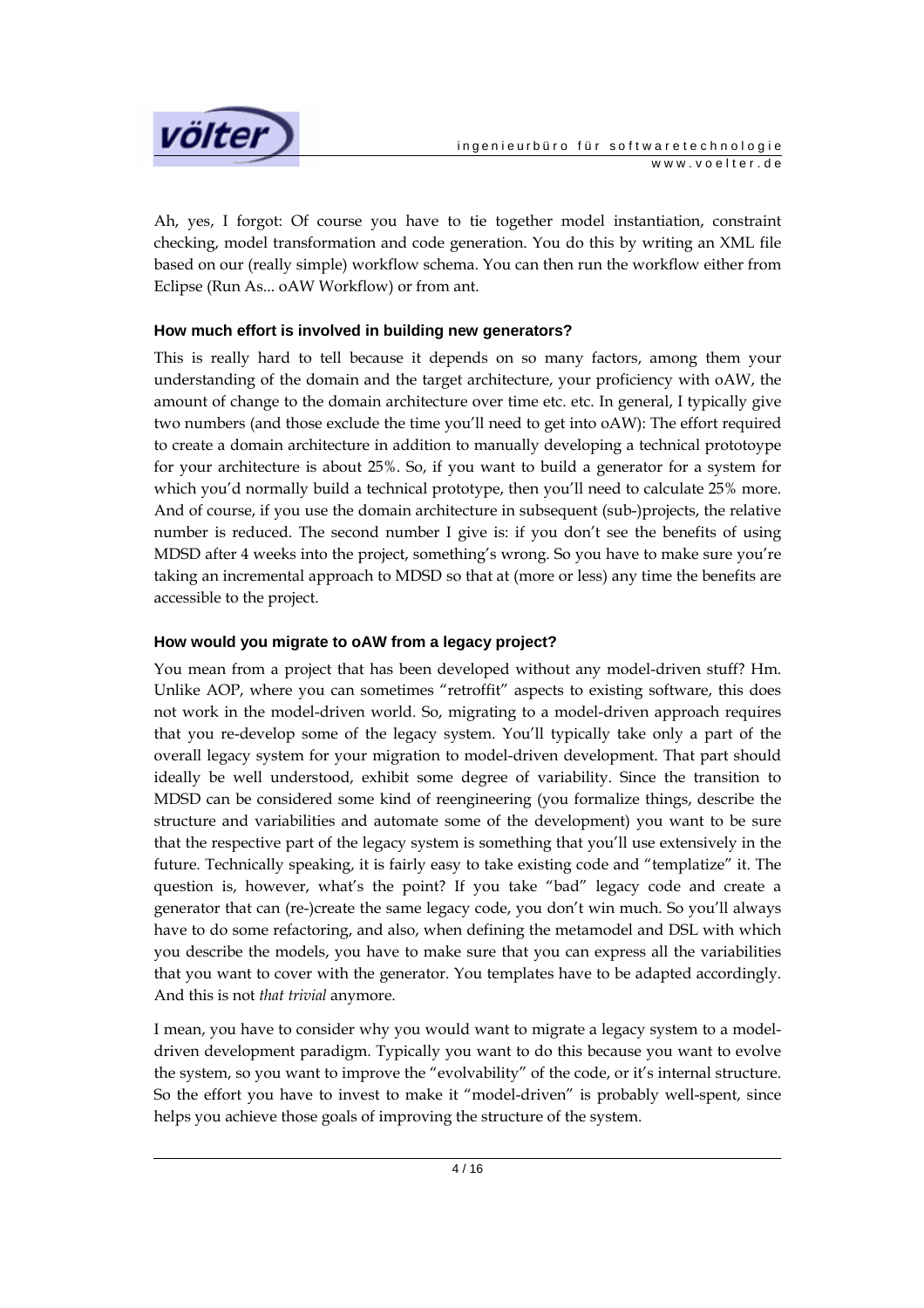

So, in general, the more relevant question, in my view, is: how do you adopt MDSD for something you have up to now done manually, repeatedly? Here I really want to stress again the architecture-centric thing. Instead of trying to build DSL for your business logic, you should first formalize and automate the technical architecture. Several reasons for that: first of all, it relieves developers from again and again writing the tedious technical code that is so typical for many of today's platforms. Second, in many shops the technical architecture is actually the most-reused aspect of the system, so automating it pays off quickest. Finally, the developers themselves are the *domain experts* – i.e. you don't have to design the DSL with a real customer: you developers are their own customers. Later, once you have a stable and well-automated basis, you can cascade business logic DSLs on top of the architecture centric one.

Finally, let's not forget that MDSD alone does not solve a problem: you should also take into account iterative, incremental development as well as testing. In some ways, these two can be considered a precondition to successful MDSD.

## **Where is oAW being used? What types of project?**

oAW is used in all kinds of domains – specifically, outside the mainstream. Examples include J2EE-based banking and insurance web applications, Spring-based applications, Eclipse-based Rich client apps in various domains, C/C++ based realtime systems in the automotive domain, data management and conversion in C++/Java/Python-based radio astrononomy systems, .NET applications, Enterprise SOA architecture, etc. So we have a heterogeneous user community – which also makes it quite interesting.

The size of the project obviously varies from simple one-man shows up to really larger projects, where typically a subset of the developers take care of building the domain architecture and the rest use the domain architecture to speed up application development.

## **What are the perceived and actual benefits you should realise by using oAW?**

I think I've mentioned some of these above. In general, MDSD makes for more efficient development – most people readily understand this. However, the benefits of structuring and thereby improving your software quality (for example by harmonizing the architecture and separating technical from functional concerns) is actually at least as important. You get these benefits specifically, if you build your own domain architecture (as opposed to downloading a cartridge and just using it). This is why we really recommend people to build their own metamodels, DSLs and transformations! If you just download something from the web you're in the 4GL/CASE trap: the tool might do 80% of what you need easily, but you'll have a hard time tweaking the remain 20% into the tool.

oAW specifically really make domain architecture development relatively easy. We are convinced that we have the best template language in the world (although out competitors might disagree with that ☺). Our Eclipse integration, specifically the statically type checked templates, is a real productivity booster. Our workflow engine really does the job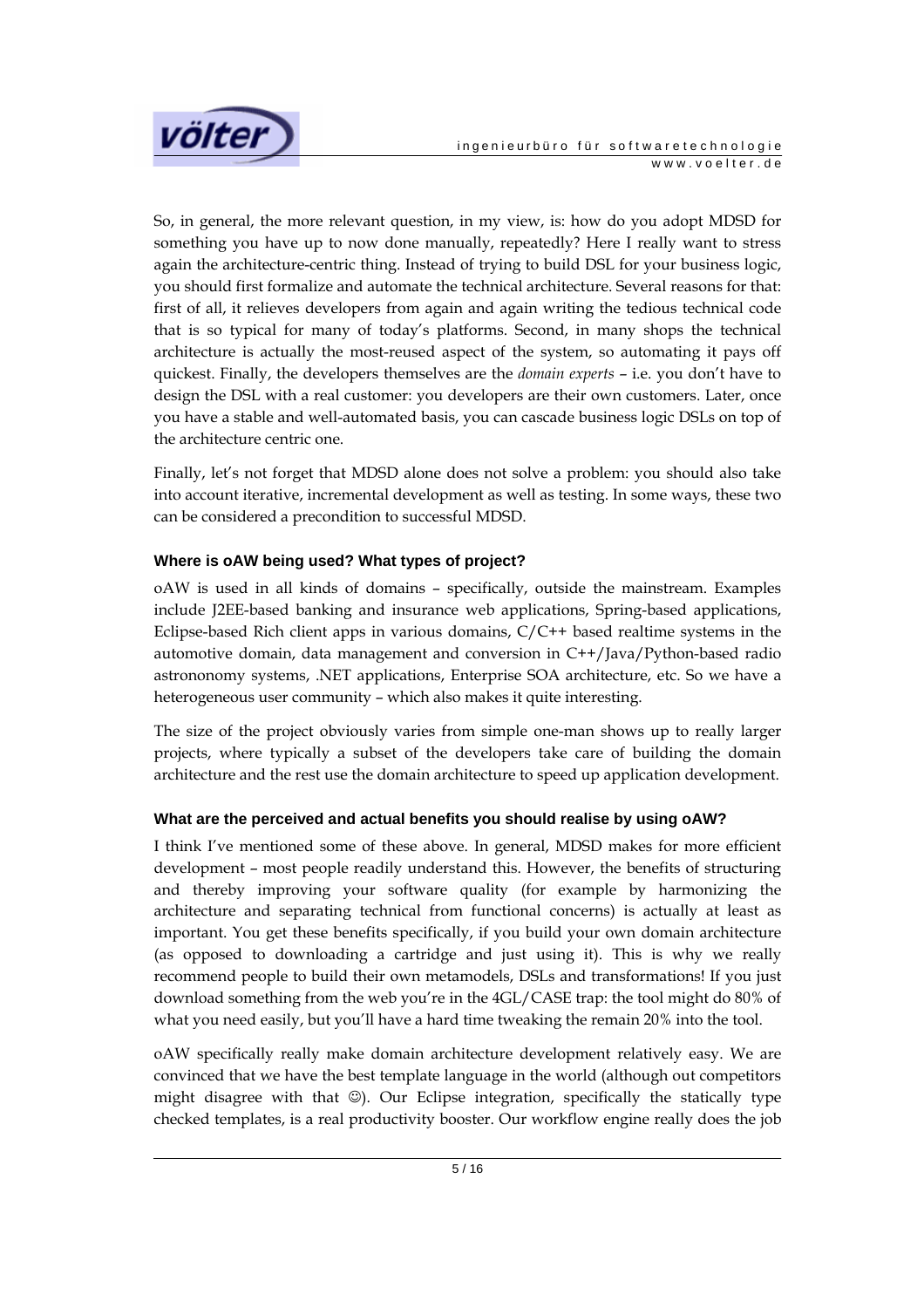

well. And finally, we have really good documentation since version 4, and also good support in our forums at openArchitectureWare.org

#### **What is the size of the user community?**

This is really hard to tell, we don't have actual numbers. Here are some facts: we typically have several new discussion threads per day on our forum. Myself and other folks who do professional consulting for oAW really have enough work to do. On conferences, when we do oAW sessions and workshops, we always have quite a number of people.

I think we are probably the number two Open Source MDSD/MDA tool after androMDA, we are probably number one for projects where people *build* their own domain architectures as opposed to downloading pre-built cardtridges. However, as I said, I have no numbers to support this statement. It is based on the feedback I get from people.

#### **Are there any published case studies I can refer to?**

There's certainly the presentation at EclipseCon 2005 that resulted from the BMW Car IT project at http://www.voelter.de/data/presentations/EclipseCon.pdf. We don't have more case studies online yet, but we are working on changing this.

## **What was the thinking behind moving the project to the umbrella of Eclipse in January 2006? (Say a little about the GMT project and possibly about the relationship to other tools – similar or different approaches.)**

The GMT project actually serves as an umbrella project for various projects in the MDSD world. Among other things, it also includes the ATL transformation engine as well as the MOF2Text project for code generators. So one of the reasons of migrating to Eclipse was the potential synergies among these tools – for example, we already integrated the ATL engine into oAW. There are of course also a number of interesting tools outside of GMT, Apart from EMF, them GMF (Graphical Modelling Framework) project is probably the most interesting one since it allows DSL creators to (relatively) easily build graphical editors for EMF-based metamodels.

Also, all our support tooling was already integrated into Eclipse, so this was also a force that pulled us into this direction. Of course, another reason was the increased visibility for oAW. Being on Eclipse.org is certainly helps popularity. And we also felt a little bit honoured when Jean Bezivin asked us to join, so we didn't hesitate  $\odot$ 

#### **Who's involved in the Eclipse work?**

Currently, I am the only Eclipse.org committer, so I am playing the proxy there. However, this is absolutely not going to remain that way. As soon as it becomes clearer where GMT is going (it is probably going to become a part of the Eclipse Modelling top level project), we will make sure we'll add two or three more committers. We are a very active project and we really need more people that can contribute directly.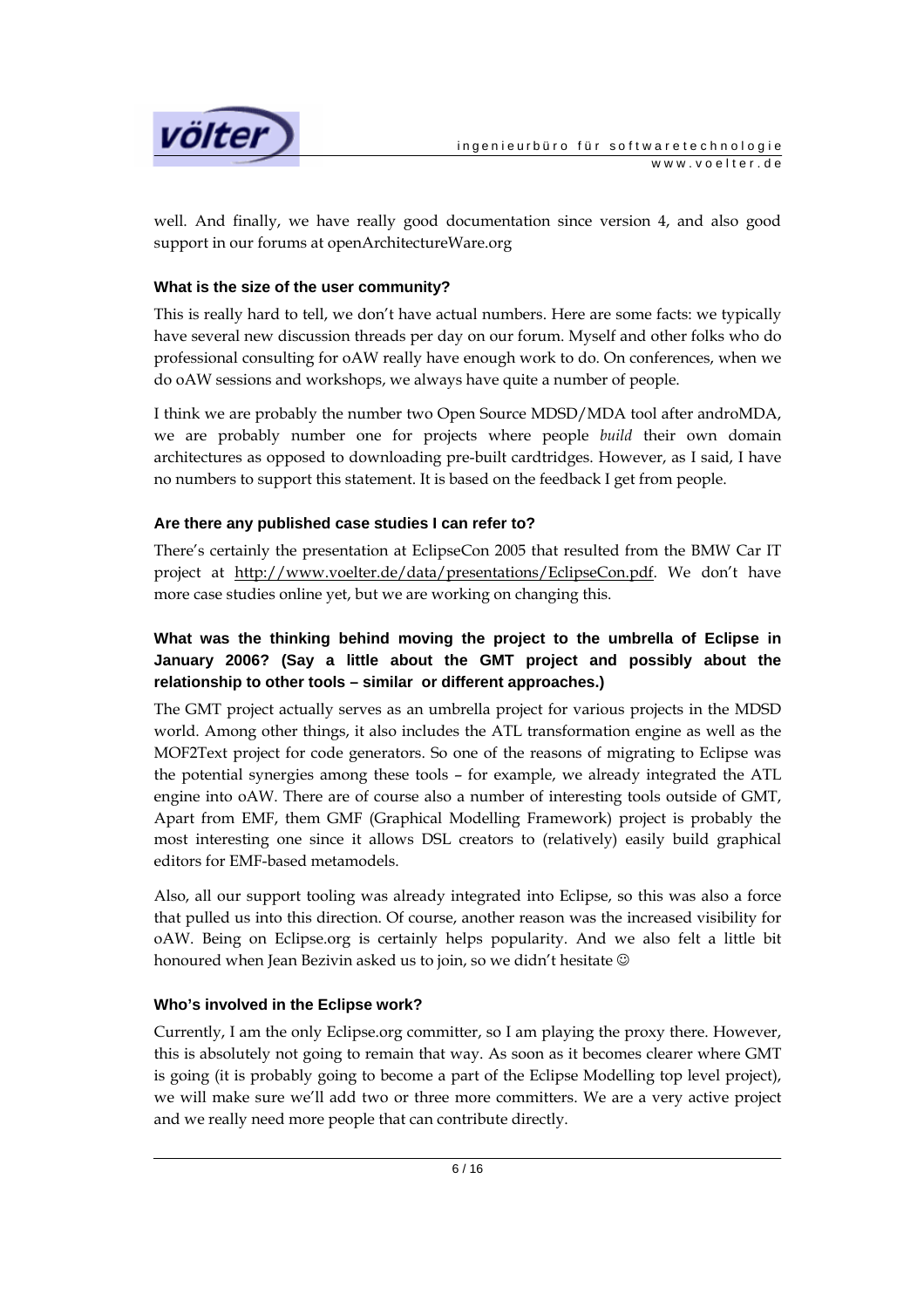

## **The project sponsors are all based in Germany. Any plans to widen the community of sponsors? What types of support can these sponsors offer?**

The fact that the sponsors are based in Germany is mainly a consequence of the history of oAW as I explained above. We are obviously trying to widen the community. All our documentation is in English, out support forum is English, too. As soon as there'll be non-German speaking developers, we'll change the core-developers list to be in English also.

With regards to sponsors, we have to be specific what this means. Obviously, there is  $b+m$ who provided the original oAW. Then there are a number of companies (oose.de, MID, b+m and itemis) who specifically sponsored the documentation effort. More sponsoring happens for example by itemis who pay Sven for some of his time when working on oAW. There are a number of other companies who have allowed us to use things that we created in projects paid for by those companies as part of oAW. The prime example for this kind of sponsoring is certainly BMW Car IT.

So, with regards to the kinds of support sponsors can offer, there is the full range:

- You can simply support some of the developers by paying them for developing oAW
- You can contribute additional modules, docs, patches, etc. directly, eventually becoming a core contributor to oAW
- You can hire some of the developers (or the companies behind them) to work on your projects, and allow them to make some of the (non-business-critical) stuff available as Open Source.

So, just as with most Open Source projects, some kind of backing by somebody who has money is important. oAW wouldn't be where it is today if this had not been the case in the past.

## **What are the key features of oAW? Can you say a bit more about the xPand template language and the template editor? (Could include a screenshot here)**

Here's a list of the core features:

- The workflow engine precisely controls the generator's workflow, as specified in an XML workflow definition.
- With a suitable instantiator, oAW can read any model. Currently, we provide outof-the-box support for EMF , various UML tools (MagicDraw, Poseidon, Enterprise Architect, Rose, XDE, Innovator, …), textual models (using JavaCC or antlr parsers as frontends), XML, Visio as well as pure::variants variant configuration models.
- Can generate any kind of output, using a powerful template language called Xpand that supports template polymorphism, template aspects and many other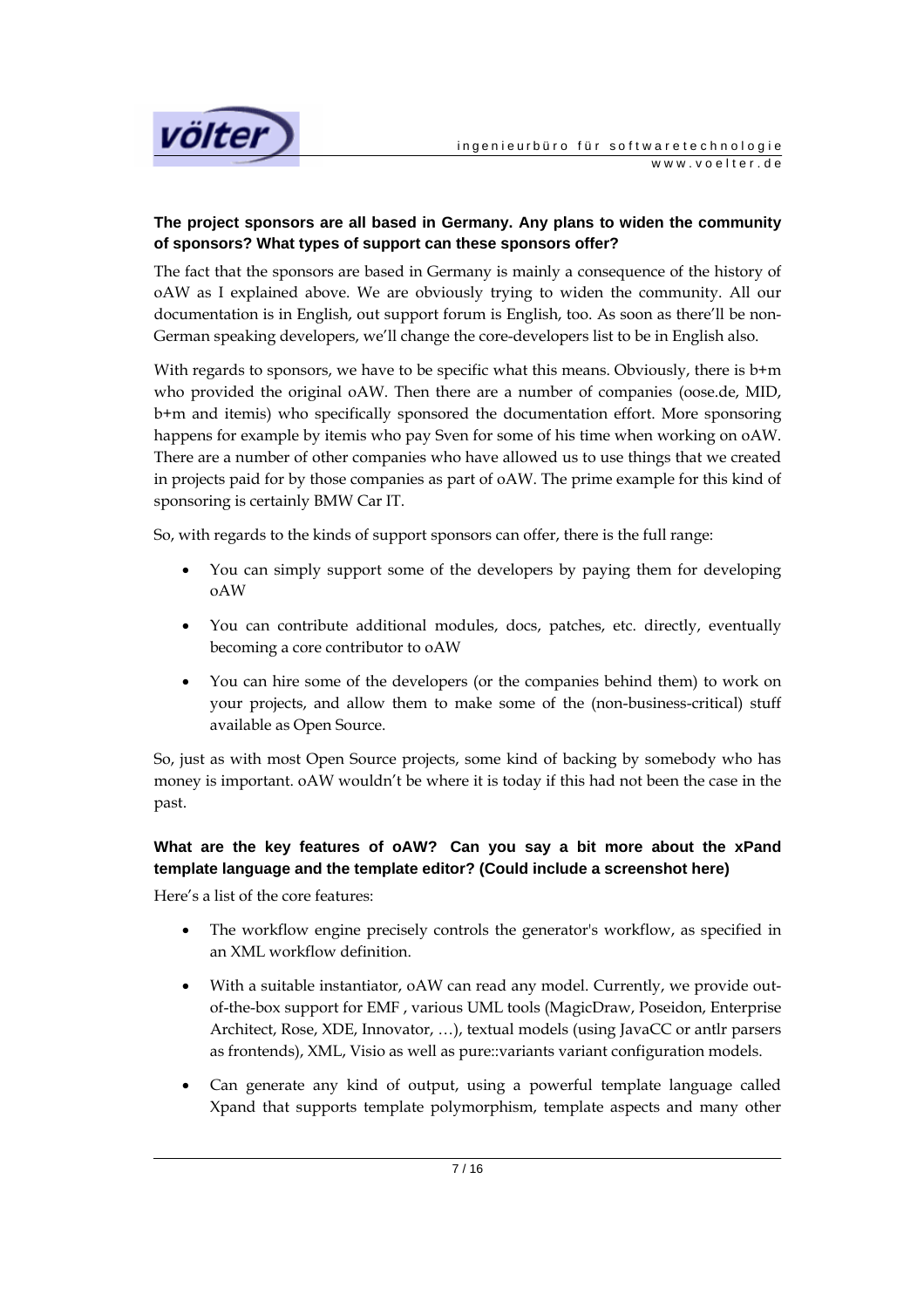

advanced features necessary for building non-trivial code generators such as optional typing of model elements and sorting and filtering of element sets.

- Explicit domain metamodel: the metamodel of the problem domain is represented as Java classes. Metamodels can be built using either Eclipse EMF or oAW's own metamodel generator that creates those Java classes from metamodels rendered in UML. The generator already comes with the most important UML metaclasses, which can be reused to build UML profiles.
- Various ways of checking model constraints: a semi-declarative checking using Java APIs, a proprietary declarative constraints checking language as well as optional OCL integration based on the Kent OCL framework.
- Support for multiple models: you can read several models as part of one generator run. These models can use different concrete syntaxes (one could be UML, another XML and a third one Visio). The generator then "weaves" these models together to form a comprehensive, all-encompassing model. Constraints can be checked over model boundaries; references among models can be established.
- Model-to-model transformations can be implemented using the Wombat language, a textual, functional transformation language. There are two very important properties of this language: first, it has a very concise and powerful syntax. Second, it can transform between the various metametamodels, *e.g.,* you can transform a model defined with the oAW-classic metametamodel into an EMF model! Alternatively you can integrate third party transformation languages such as ATL. An Adapter is provided.
- The Recipe Framework allows you to define validation rules for artefacts created outside of the generator (such as manually written subclasses). During code generation, these rules can be instantiated; later, the Eclipse IDE will read these checks and verify them. This will help to guide developers beyond the modelling/generation stage.
- Complete modular design: You can enhance or extend any of the framework components as you see fit

openArchitectureWare comes with a number of Eclipse Plugins that help make development more efficient. Here are a couple of screenshots. The following one shows the Xpand template editor. In addition to syntax highlighting, it provides metamodel-aware code completion facilities as well as static error checking.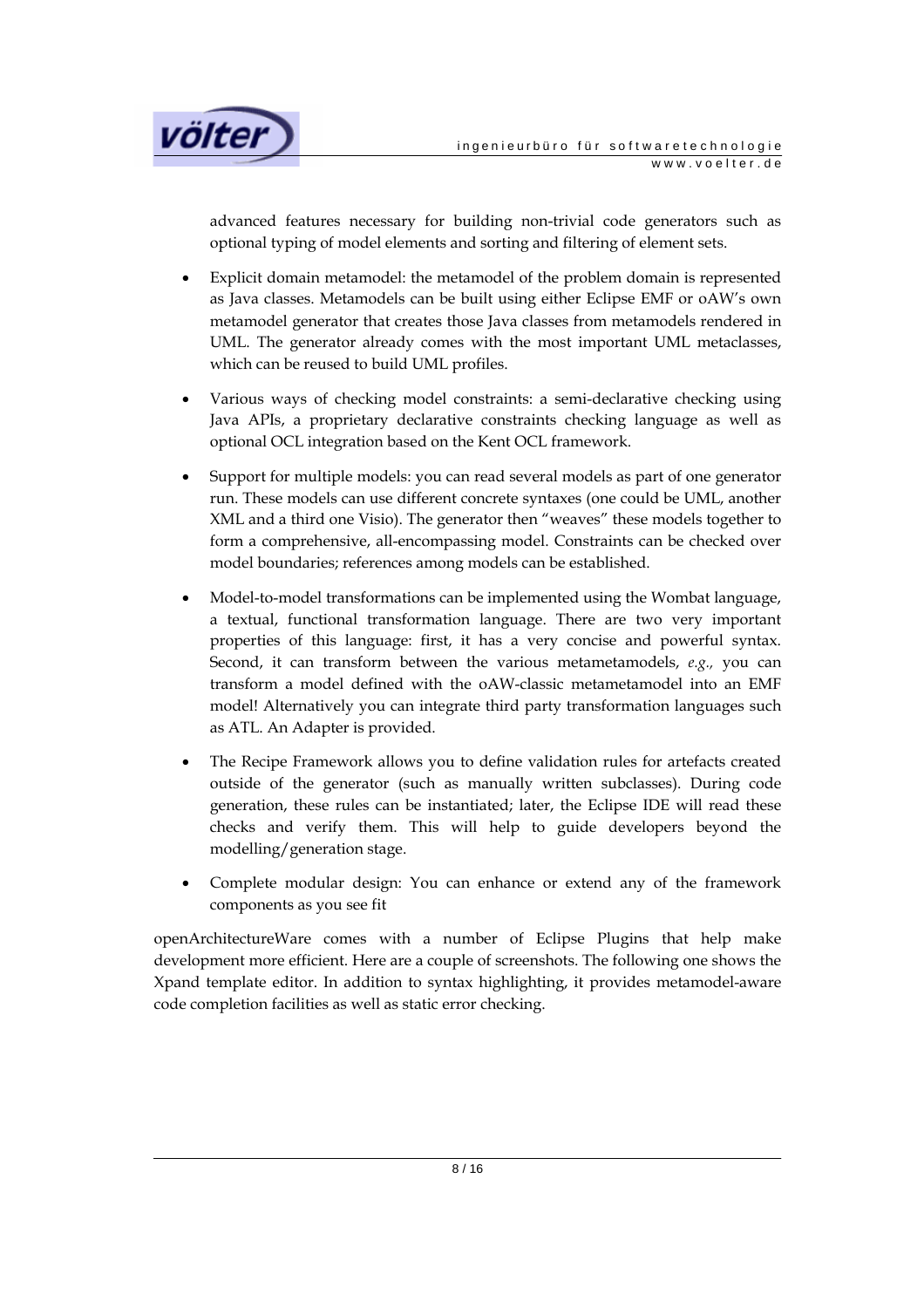



You can also define metamodel extensions, *i.e.,* properties on metaclasses, that are available in the template language. They are defined externally to the metamodel implementation classes.



A model structure view helps you view and understand models that have been parsed from UML or other sources. For EMF based models this is not necessary, since the EMFsupplied editors provide exactly the same functionality.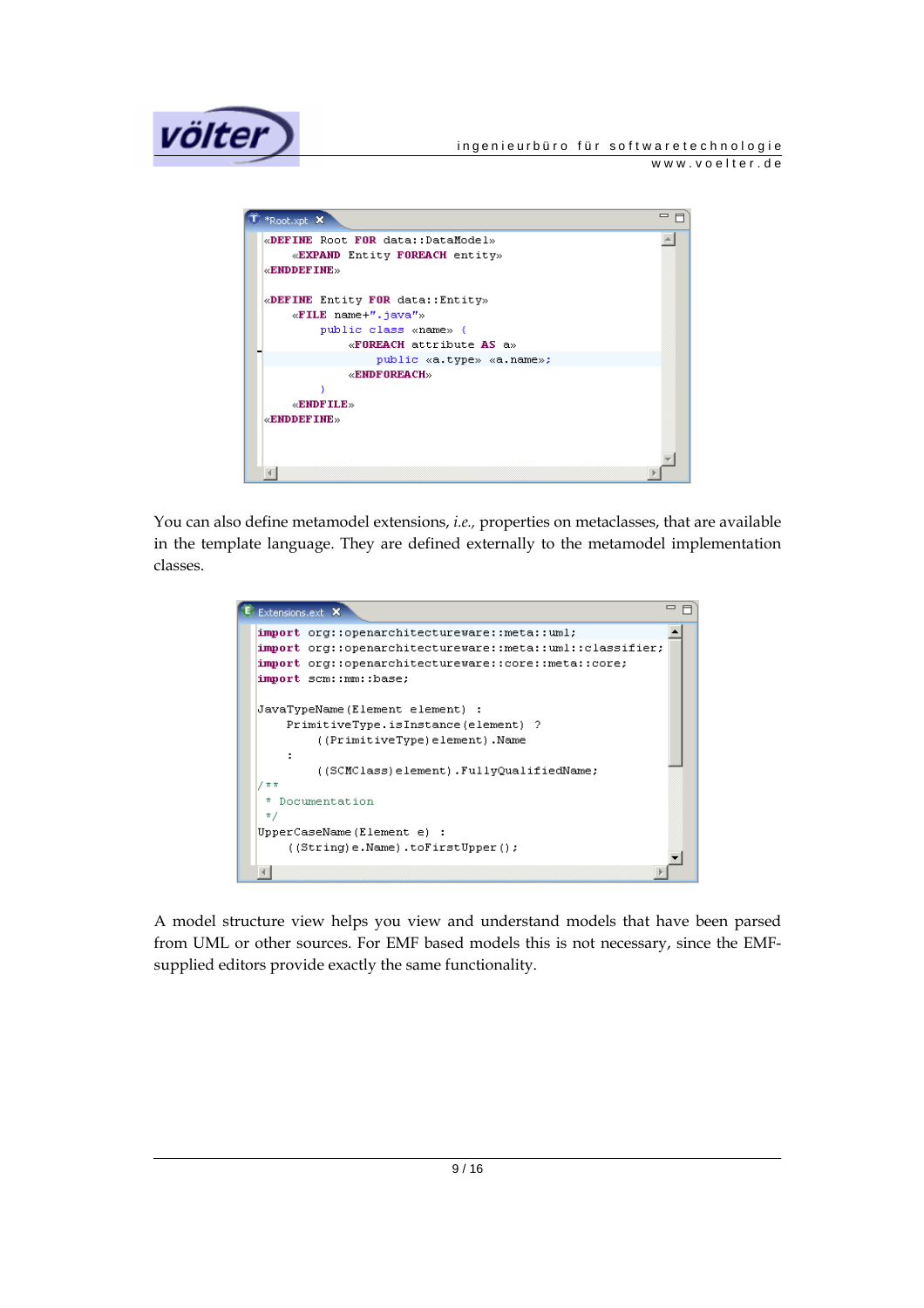

# **VÖİTEF** DE ERESTER TÜREFERINDEN TÜREFERINDEN TÜREFERINDEN İNDENETAT İNDENETAT ÖLÜMÜ TÜREFERINDEN TÜREFERINDEN TÜREFERINDEN TÜREFERINDEN TÜREFERINDEN TÜREFERINDEN TÜREFERINDEN TÜREFERINDEN TÜREFERINDEN TÜREFERINDEN TÜREFER

www.voelter.de

| Problems   Javadoc   Declaration   Console   Search   CVS Resource History   Properties   S   Model Structure X |                          |                                    | ▽<br>X H M S                                    | $=$ $F$ |
|-----------------------------------------------------------------------------------------------------------------|--------------------------|------------------------------------|-------------------------------------------------|---------|
| E⊢ <sup>4</sup> ≣ :TOP                                                                                          |                          | Name                               | Value                                           |         |
| 白… ● :TOP [scm.mm.SCMTop]                                                                                       | $\mathbf{r}$             | Metaclass                          | scm.mm.comp.SCMFacadeComponent                  |         |
| - (c) [AllTypes]<br>田                                                                                           | Ir.                      | Name                               | C1                                              |         |
| - (or [Component]                                                                                               | $\mathsf{r}$             | OFN                                | :example:BC1:C1                                 |         |
| :example:BC1:C1 [scm.mm.comp.SCMFacadeComponent]<br>۰.<br>Ė.                                                    | s                        | Abstract                           | false                                           |         |
| [InheritanceRoot]<br><b>FI-9</b>                                                                                | s                        | BaseClassName                      | scm.rt.ComponentImplementationBase              |         |
| 主… ■ [LogicalComponent]                                                                                         | s                        | ContextInterfaceFilename           | example/BC1/impl/IC1Ctx.java                    |         |
| [Namespace]<br>$+ - 0$<br>由 (operation)                                                                         | S                        | ContextInterfaceName               | IC1Ctx                                          |         |
| 亩… ¤ 「Package]                                                                                                  | $\mathbf{s}$             | ContextInterfacePackageName        | example.BC1.impl                                |         |
| F- D [ProvidedNamespace]                                                                                        | $\mathbf{s}$             | DecoratorProxyFilename             | example/BC1/impl/internal/C1DecoratorProxy.java |         |
| 田 (o) [Provision]                                                                                               |                          | S DecoratorProxyName               | C1DecoratorProxy                                |         |
| 田 (b) [Requirement]                                                                                             |                          | DecoratorProxyPackageName          | example.BC1.impl.internal                       |         |
| <b>E-P</b> [This]                                                                                               | S                        | Documentation                      | -null-                                          |         |
| :example:BC2:C2 [scm.mm.comp.SCMFacadeComponent]<br>⊞                                                           | s                        | Filename                           | example/BC1/C1.java                             |         |
| :example:BC2:Decider [scm.mm.comp.SCMDomainComponer]                                                            | $\mathbf{s}$             | FullyQualifiedContextInterfaceName | example.BC1.impl.IC1Ctx                         |         |
| :example:BC1:Calculator [scm.mm.comp.SCMDomainCompor<br>$\bullet$                                               | $\mathbf{s}$             | FullyQualifiedDecoratorProxyName   | example.BC1.impl.internal.C1DecoratorProxy      |         |
| <b>John FinancestorSat1</b><br>国                                                                                |                          | S FullyQualifiedImplBaseName       | example.BC1.impl.C1ImplementationBase           |         |
|                                                                                                                 | $\overline{\phantom{a}}$ | EullyOualifiedInterFaceName        | example PC1 TC1                                 |         |

The checks verified by the recipe framework can be rendered nicely in an Eclipse view. Changing something in the manually written source code will update the checks in real time.

|                                                                                                                                                                                                                                                                                                                                                                                                                                                                                                                                                                        |  |  |  |  | Problems   Javadoc   Declaration   Console   Search   CVS Resource History   Properties   Model Structure   R |  |  |         | x                                   | メ び 影 |  |  |
|------------------------------------------------------------------------------------------------------------------------------------------------------------------------------------------------------------------------------------------------------------------------------------------------------------------------------------------------------------------------------------------------------------------------------------------------------------------------------------------------------------------------------------------------------------------------|--|--|--|--|---------------------------------------------------------------------------------------------------------------|--|--|---------|-------------------------------------|-------|--|--|
| :example:BC1:C1: manual implementation of component<br>⊟…⊖<br>→ you have to provide an implementation class.<br>i • the implementation class has to extend the generated component base class<br>:example:BC2:C2: manual implementation of component<br>⊞… ●<br>:example:BC2:Decider: manual implementation of component-<br>$\overline{+}$ $\cdots$<br>:example:BC1:Calculator: manual implementation of component<br>$\boxdot$ $\infty$<br>you have to provide an implementation class.<br>the implementation class has to extend the generated component base class |  |  |  |  |                                                                                                               |  |  | Name    | Value                               |       |  |  |
|                                                                                                                                                                                                                                                                                                                                                                                                                                                                                                                                                                        |  |  |  |  |                                                                                                               |  |  | _type   | org.openarchitectureware.recipe.uti |       |  |  |
|                                                                                                                                                                                                                                                                                                                                                                                                                                                                                                                                                                        |  |  |  |  |                                                                                                               |  |  | element |                                     |       |  |  |
|                                                                                                                                                                                                                                                                                                                                                                                                                                                                                                                                                                        |  |  |  |  |                                                                                                               |  |  |         |                                     |       |  |  |
|                                                                                                                                                                                                                                                                                                                                                                                                                                                                                                                                                                        |  |  |  |  |                                                                                                               |  |  |         |                                     |       |  |  |
|                                                                                                                                                                                                                                                                                                                                                                                                                                                                                                                                                                        |  |  |  |  |                                                                                                               |  |  |         |                                     |       |  |  |
|                                                                                                                                                                                                                                                                                                                                                                                                                                                                                                                                                                        |  |  |  |  |                                                                                                               |  |  |         |                                     |       |  |  |
|                                                                                                                                                                                                                                                                                                                                                                                                                                                                                                                                                                        |  |  |  |  |                                                                                                               |  |  |         |                                     |       |  |  |
|                                                                                                                                                                                                                                                                                                                                                                                                                                                                                                                                                                        |  |  |  |  |                                                                                                               |  |  |         |                                     |       |  |  |
|                                                                                                                                                                                                                                                                                                                                                                                                                                                                                                                                                                        |  |  |  |  |                                                                                                               |  |  |         |                                     |       |  |  |
|                                                                                                                                                                                                                                                                                                                                                                                                                                                                                                                                                                        |  |  |  |  |                                                                                                               |  |  |         |                                     |       |  |  |

### **Can you give examples of when it would be useful to weave multiple models together?**

Almost always. There are two kinds of situations. I like to call them paritioning and subdomains. Partitioning is rather straighforward. Consider a really big application that consists of hundres of components that are described using XML files. You don't want to have these hundreds of component descriptions in one model file. So the generator has to read a set of model files and still build one large model. So in the case of partitioning, it's simply about breaking a large model into several smaller model files.

Subdomains are more interesting. You have to use them if you'll model various aspects of your system using different DSLs, specfically if you have to use different concrete syntaxes. Consider the generic web application consisting of service definitions and a business data model, a persistence mapping, a form flow definition and form layout. You cannot sensibly model all those aspects with, say, UML. Just try to do form layout in UML, it does not work. So you might want to define services and the business data model with UML class diagrams, the form flow using UML state diagrams, the persistence mapping using XML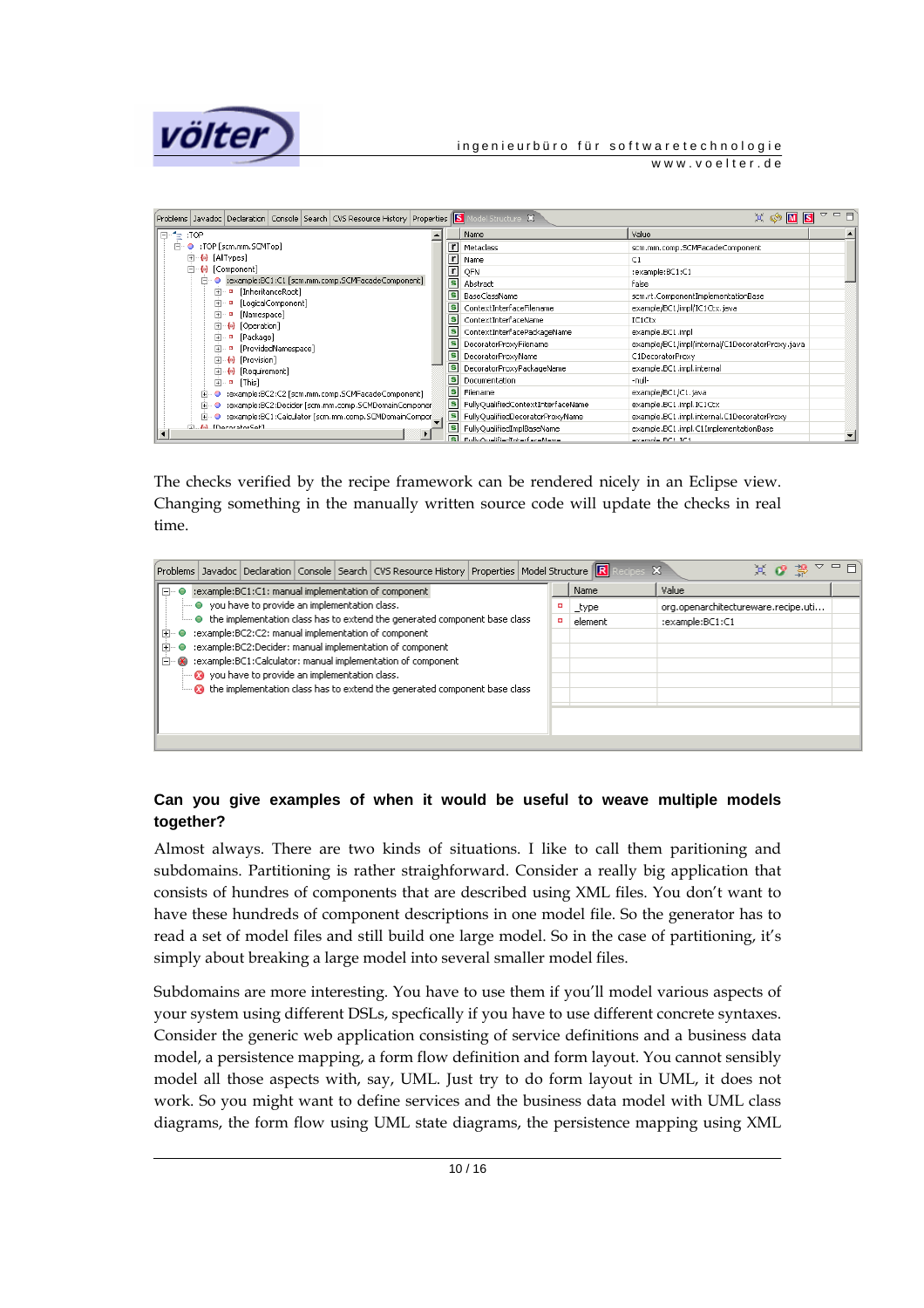

(assuming you don't use Hibernate & friends) and the form layout with XML. In that case, your generator needs to load all of these different models (some XML, some UML/XMI) and "weave" the models together. It is essential to understand that usually it is *not* possible to load the various models sequentially in multiple generator runs, because, in order to check the consistency and also to generate sensible code, several of the aspects are needed. For example, to generate the forms, you need the form flow definition, the form layout as well as the business data structures. So the generator needs to load all the asepects – or subdomains – in one generator run, weave the models, and generate the application.

Of course, there's the philosophical discussion whether the example I just gave is *one* model that is spread into several files, and accordingly, *one* DSL with *one* concrete syntax that has those different parts or whether it's several models, several DSLs and serveral concrete syntaxes. While this is certainly an interesting topic to discuss about in a conference workshop, it's irrelevant from a practical perspective. De facto, it's different artifacts that your generator has to load simultaneously and weave.

Note that another distinction between these two kinds of multi-model is that in the first case, you have a number of partitions that use the same metamodel (it's just a big model broken down into chungs) whereas in the second case, your subdomains use different metamodels (and usually, different concrete syntax).

## **The Recipe framework can be used to check artefacts defined outside the generator. Could this support migration from a legacy system?**

So let's first briefly explain what the Recipe Framework is. Consider the following scenario: Your model contains components. The components in the model specifically describe how the components communicate with other components, i.e. it contains provided and required ports as well as the definition of the interfaces with which these are associated. The model does not contain any component implementation code. So, you have to manually write the implementation code for the components in the model. A best-practice way of doing that is to let the generator generate a base class that contains all the aspects that can be derived from the model (e.g. correctly typed proxies for the required ports), and the developers have to extend from that generated base class and overwrite/implement the methods implementing the behaviour. Here is where the Recipe framework can help you: the problem is, that a normal generator *cannot* ensure that developers correctly extend the generated base class and overwrite certain methods since this stuff is done manually and therefore beyond the control of the generator – it has already terminated by then! So what you can do with the recipe framework is that during code generation, you define certain constraints which must be evaluated against all of the generated and manually written code. These constraints are written to a file by the generator, and after the generator terminates, the IDE (in our case, Eclipse) loads these constraints and checks them. A nice view provides interactive feedback about the status of these constraints. So in our example, the constraints would evaluate to false as long as you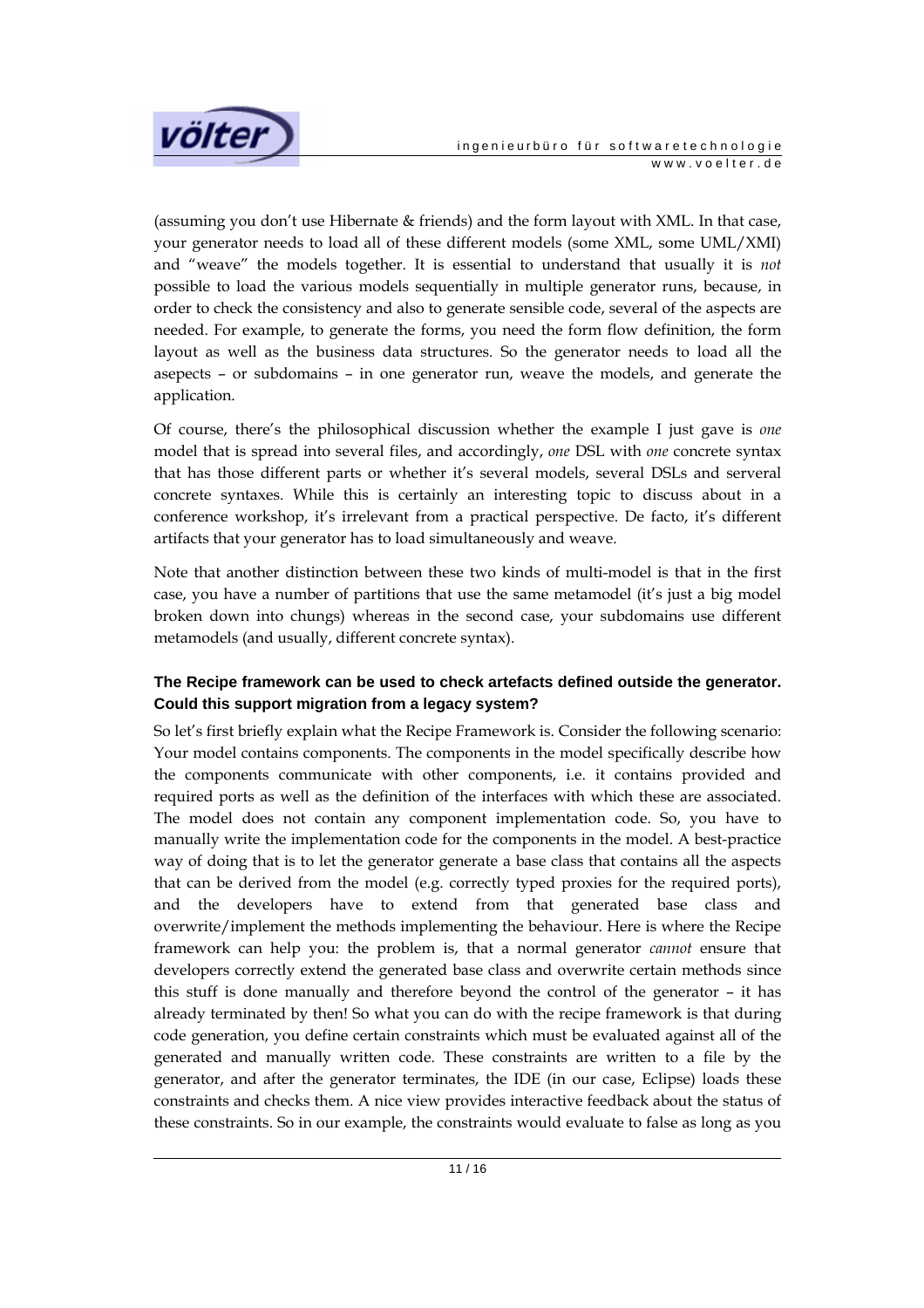

didn't implement the subclass (typically obeying a certain naming convention) and have it extend the correct superclass. As soon as you create it, the constraints are re-evaluated and the errors go away. So, in short, the Recipe framework can provide developer guidance wrt. to the programming model *beyond* the runtime of the generator. This really quite helpful for larger projects, where generated and non-generated code have to be integrated using certain well-defined patterns.

To answer your question wrt. legacy system migration: yes, you could use the Recipe framework to make sure that the those aspects of a legacy system that are already migrated to a model-driven development style are compatible with the "rest" that is still the legacy code. I have to admit, though, that I did not yet try to use it in this way.

#### **What are the main benefits of release 4 over previous releases?**

I think most of this can be read from the above feature listing; to summarize:

- EMF support
- Enhanced xPand language (e.g. aspect oriented templates)
- Checks and xTend languages
- M2M Transformation using Wombat
- Better control of the process using the workflow engine
- Much better IDE integration
- Recipe Framework
- Significantly enhanced documentation and samples
- And some more support for additional UML tools
- In general better code structure, improved modularity, better APIs

Since we still support the oAW approach based on the "old" metamodel generator and also the "old" XMI instantiators, I think there is no reason for new projects to stay with oAW 3. We are told by users that using Version 4 is much simpler.

#### **What are the limitations of the current toolset?**

In the core, there's the problem that the EMF and Classic integration is not perfect. For example, the definition of metamodels in an EMF based scenario uses EMF's facilties while in the Classic case you'll use our own metamodel generator. Also, the instantiators that read the XMI from various UML tools can only instantiate Classic models; we cannot yet create Ecore instances from these XMI files (unless, of course, the tool produces EMF-based XMI output or uses Eclipse's UML2 project).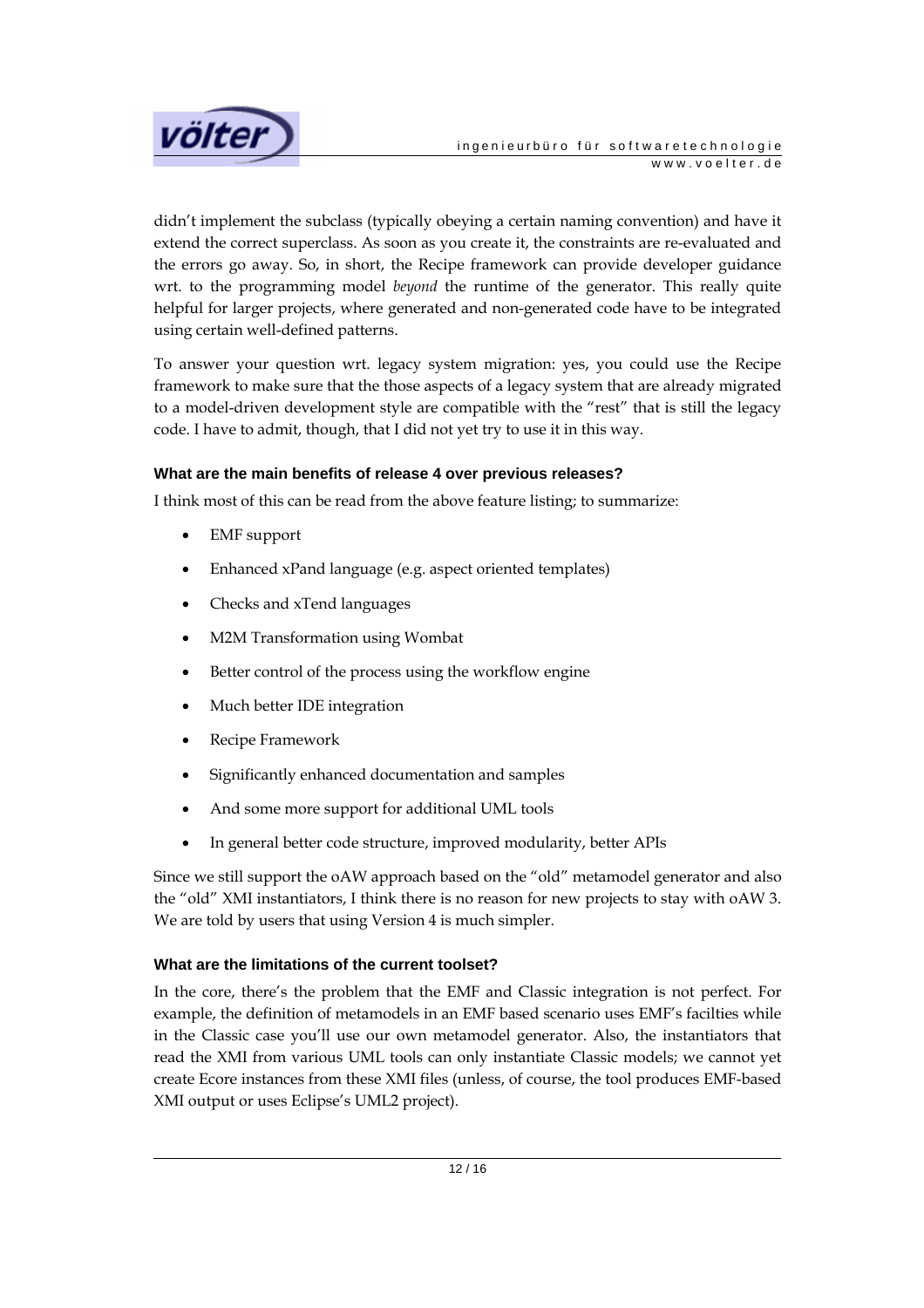

#### **What are the barriers to adoption?**

One issues is, of course, that we don't have a "market place" of domain architectures (or building blocks, such as metamodels, templates, etc.) for mainstream platforms. Basically, this means that you have to build your own generator. Of course, in many situations this is what you want to do anyway. But sometimes it would be useful to just reuse already existing cartridges for Spring, J2EE or Hibernate. The fact that we don't provide these is certainly something that slows down adoption. Another aspect is – and that is probably intrinsic to this kind of tool – that a powerful tool does have a significant learning curve, so you have to invest some time to get into oAW.

And then there are all the obstacles to adoption of MDSD in general. Technically I think the most pressing problem is the pain you have to go through to come up with custom editors for your DSL – textual or graphical. As a consequence, many people use XML or UML + profiles, the two "generic" modelling syntaxes, for rendering their models. This has many negative consequences. In the Eclipse world, the GMF project will help to solve this problem for graphical editors. I am still waiting for a TMF project, that allows you to quickly generate textual editors for EMF metamodels.

Finally, there are organizational issues when adopting MDSD, i.e. you have to adapt your development process, your team structur, your architecture awareness, etc. These things can be hard to change in existing organizations.

#### **Is there a roadmap for future releases?**

We don't yet have a formal roadmap yet – we are working on it, so keep an eye on eclipse.org/gmt/oaw. However, we have a number of features that we want to provide in subsequent versions, after 4.0. These include

- Ability to instantiate Ecore models from our XMI instantiators
- Of course, a wide range of incremental improvements for the IDE support, including (limited) support for refactoring and F3/Ctrl-G support.
- A generic model explorer/editor that can explore/edit all kind of (EMF and non-EMF) models
- Some more extensions to the AO facilities of the generator, as well as lazy evaluation support for regions in templates
- More pre-built Recipe checks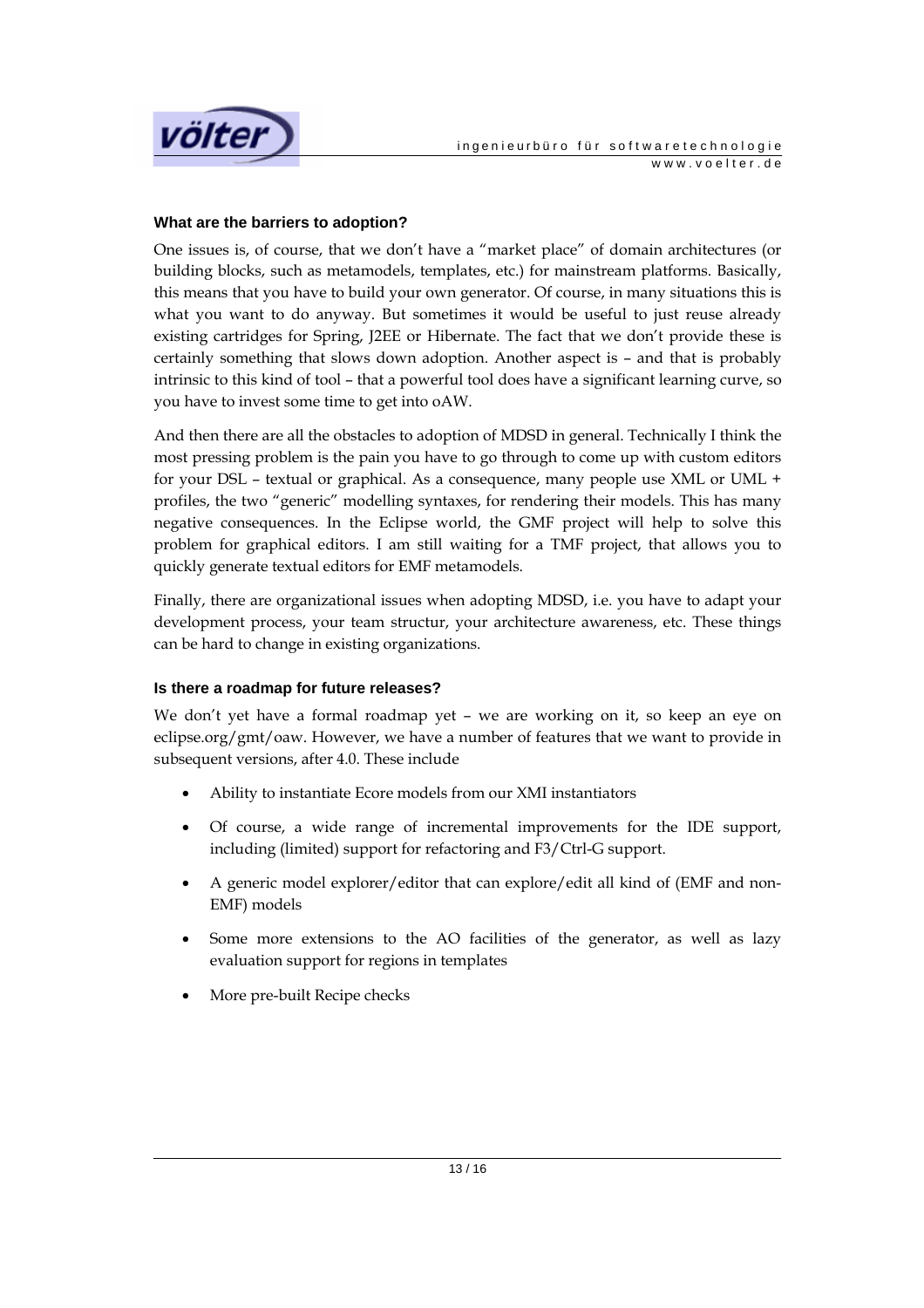

## **How does he see MDSD and oAW in particular being accepted in the developer community?**

Hm. This is an interesting question. Let's first look at MDSD in general. I think that the adoption of MDSD and MDA is not as rapid as one could have guessed from the original hype. Although I have to say that I am involved in a number of interesting projects that do use MDSD to great effect – and I can't imaging to be able to run (most of these) projects without MDSD any time soon. I think "simple MDSD" is used quite often, where, for example, people generate annoying boiler plate code for a "bad" infrastructure. However, MDSD really becomes interesting once you have technology independent programming models, multiple viewpoints in your models to automate packaging and deployment and sophisticated model validation. I don't see too many folks doint that. Also, currently MDSD is often quite UML centric; this can result in awkward modelling syntaxes or outright rejection of MDSD since people don't like UML. I think that projects like GMF – the Eclipse project for generating graphical editors for EMF based metamodels – will bring about a big change.

You know, I think the code generation aspect of MDSD is a solved problem and many people use code generation in one or another flavour. But thinking in models, using models to represent various viewpoints at various levels of abstraction, using sophisticated model validation or building your own editors/IDEs is still something of a niche topic. Reasons could be that the tool support isn't perfect yet – although tools *are* workable today! – and that such an approach is quite different from how many people develop software today, technically, as well as from a process point of view.

I am pretty sure though, that MDSD is going to grow steadily – maybe slower that some might wish.

Wrt to oAW: I think I elaborated on that quite a bit already above. In general, I think the adoption goes really well – we still have a publicity problem outside of Germany/Europe. But those people who used oAW, especially the Version 4 Release Candidates, are really happy – the feedback is quite encouraging.

## **How do you see the difference between MDSD and MDA or Software Factories?**

Let's first look at MDA. MDA, in my view, is a specialization of the generic MDSD approach. For several aspects of MDSD, the OMG proposes certain standard solutions, e.g. MOF as the meta meta model, UML + profiles as the de facto modelling standard (yes I know that you can use all languages that are defined in terms of the MOF – but tool support de facto restricts you to UML + profiles), QVT for model-to-model transformations, OCL for constraints, and the notion of PIMs and PSM for organizing and categorizing your models. Note that, of course, where it makes sense, MDSD folks will use MDA standards. However, oftentimes the standard is a bit big and clumsy, which is why pragmatics typically use only subsets. Examples of this approach can be seen in EMF (which implements EMOF, a subset of the MOF), various constraint languages that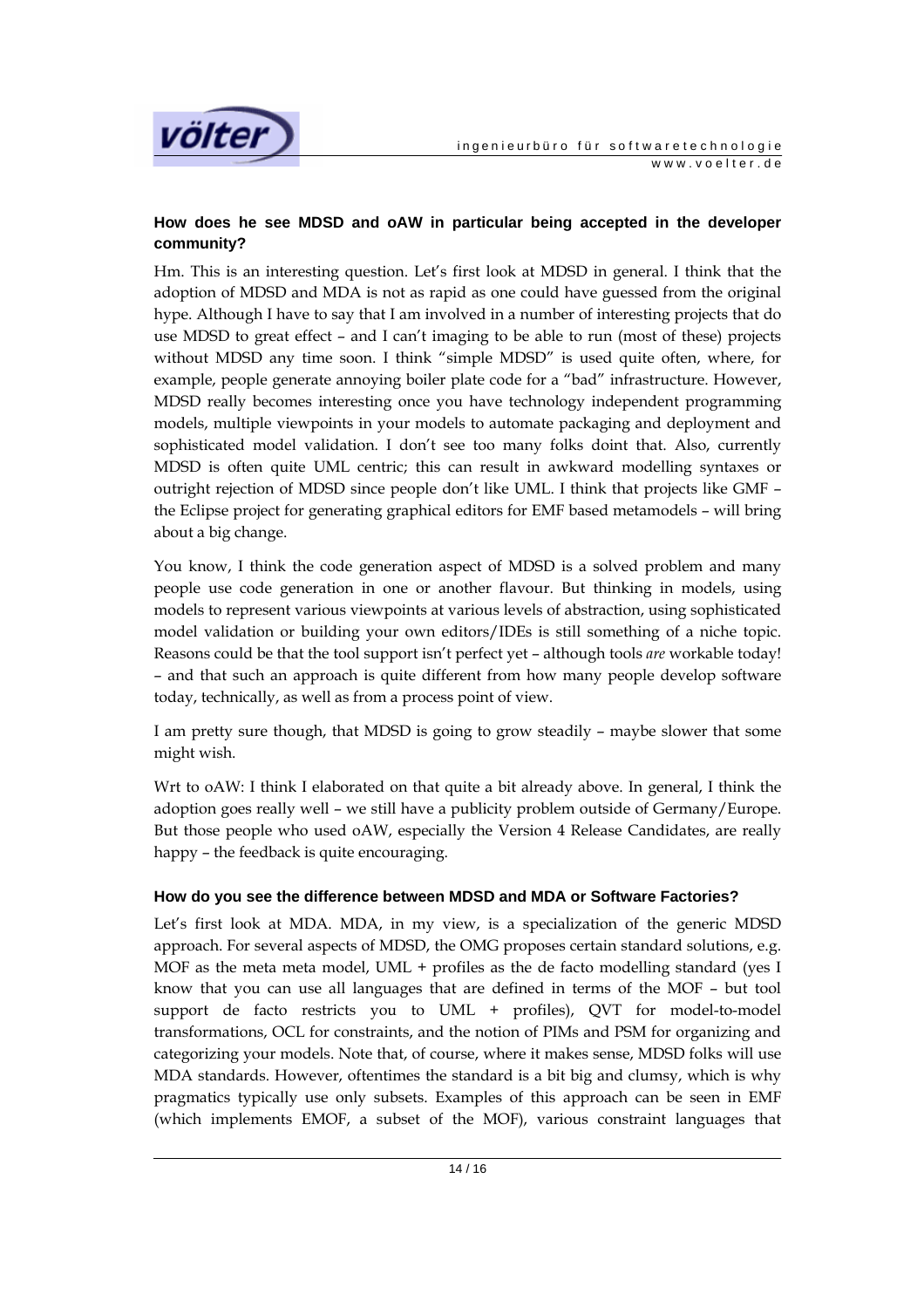

implement subsets of OCL or various M2M Transformation languages that are more or less similar to QVT. Also, the de-facto restriction to UML is not something I find particularly useful.

Software Factories are a little bit different. This is because they have a broader scope. Basically, SF is Product-Line Engineering the Microsoft way. So SF provide tools to organize the various viewpoints that are required when developing a software product of a particular kind, specifically, you can customize your Visual Studio IDE to make development of that particular kind of application more efficient. This includes custom wizards, custom help, custom project structure and – this is where it gets model-driven – custom DSLs. So DSLs are *just one part* of the Software Factories initiative. That part, however, is conceptually compatible with MDSD. Microsoft has their own standard meta meta model (called MDF, for meta data framework). The DSL Tools extension to Visual Studio let's you "draw" metamodels using MDF, you can also define a concrete, graphical syntax for your DSL. Transformation tools to generate code are also included.

Note that there are other similar approaches such as Model-Integrated Computing (MIC, put forward by the people in the technical computing area, specifically, UVanderbilts's ISIS), Language Oriented Programming (LOP, advocated by JetBrains and their MPS tool), Domain Specific Modelling (DSM, a term mainly used by Metacase) and of course Generative Programming (GP, popularized by Krzysztof Czarnecki and Ulrich Eisenecker).

So, while all of these approaches have different history and focus and thus do certain things differently, they are all basically the same in that you define a DSL, use that DSL for describing models and then process these models (transformation, generation, analysis and simulation).

## **What other projects are you working on? Can you say a little bit about your forthcoming book?**

Sure. The book is of course the hightlight, especially for the readers of this interview. It is a significantly updated translation of the German book on Model-Driven Software Development that I wrote with Tom Stahl last year. You'll find details at www.mdsdbook.org. It is a quite practical guide to MDSD covering topics from metamodelling over how CBD and SOA goes together with MDSD, we look at the development process and many other facets. Go to the web site to take a look at the table of contents.

Another project that I am working on with a couple friends is Software Engineering Radio. This is a podcast (i.e. MP3's distribued via RSS) for the professional software developer. We have interesting tutorial sessions on topics such as middleware, software architecture, concurrency, programming languages, etc. Also, we feature interviews with the "big names" of the community such as Doug Schmidt, Eric Evans, Gregor Kiczales or Ted Neward. We have already done a couple of Episodes on Model-Driven Software Development, by the way. Check it out at www.se-radio.net, it's great stuff.